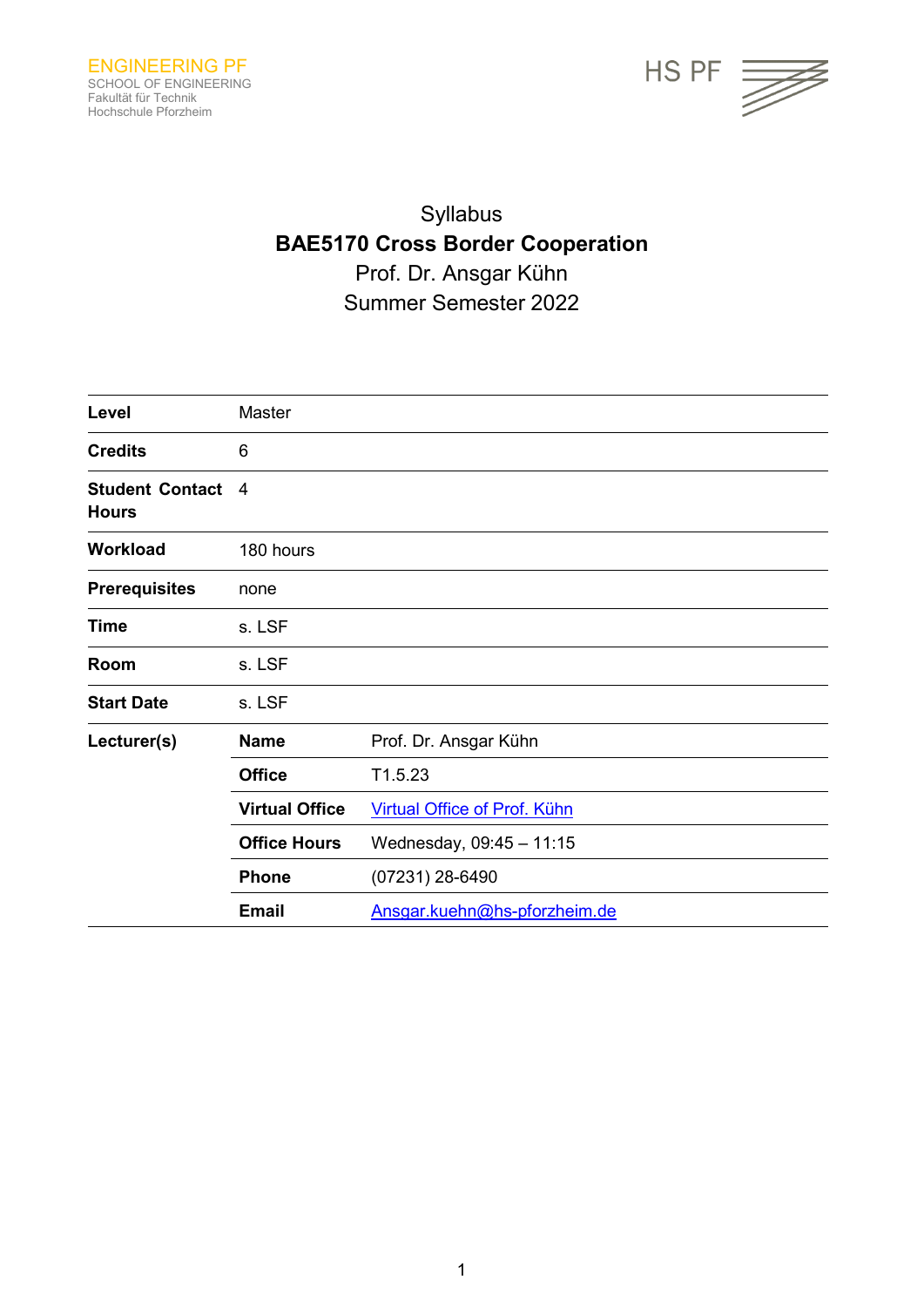## **Summary**

Globalization has profoundly transformed the market environment of the companies and the corporate structures. Companies now assume that they have to face international competition in a globalized market and that the opportunities to expand their revenues by selling around the world and reduce their costs have extremely increased. This rapidly changing market environment requires adapted structures and affects the requirements on the management profoundly. Consequently, international management and the better comprehension of culture across borders become of great importance in the workplace and in the training of future international managers.

The aim of the course is to give the participants a better comprehension and and to provide appropriate preparation for future management tasks. This includes:

- A good understanding of how different cultures influence cooperation in international projects
- Management of interdisciplinary and international projects:
	- o Deepening of problem solving competence
	- o Knowledge acquisition through "experimential learning"
	- $\circ$  Communication in the team and understanding of the dynamics
	- o Achieving outstanding results both in writing and in the final presentation before the project sponsor.

## **Outline of the Course**

Within the cross-border cooperation project in cooperation with Hilti plant in Thüringen/Austria Master students will work on real-life cases with pratical link to production, logistics, controlling or HR. The project will comprise phases of virtual cooperation as well as physical presence in Austria. For organizational reasons, the processing time will be concentrated in the period March 29<sup>th</sup> (kick-off) until May 31<sup>st</sup> (final presentation). Interaction with company representatives as well as intermediate and final presentations are planned accordingly. Accommodation and meals during presence in Austria will be covered by Hilti.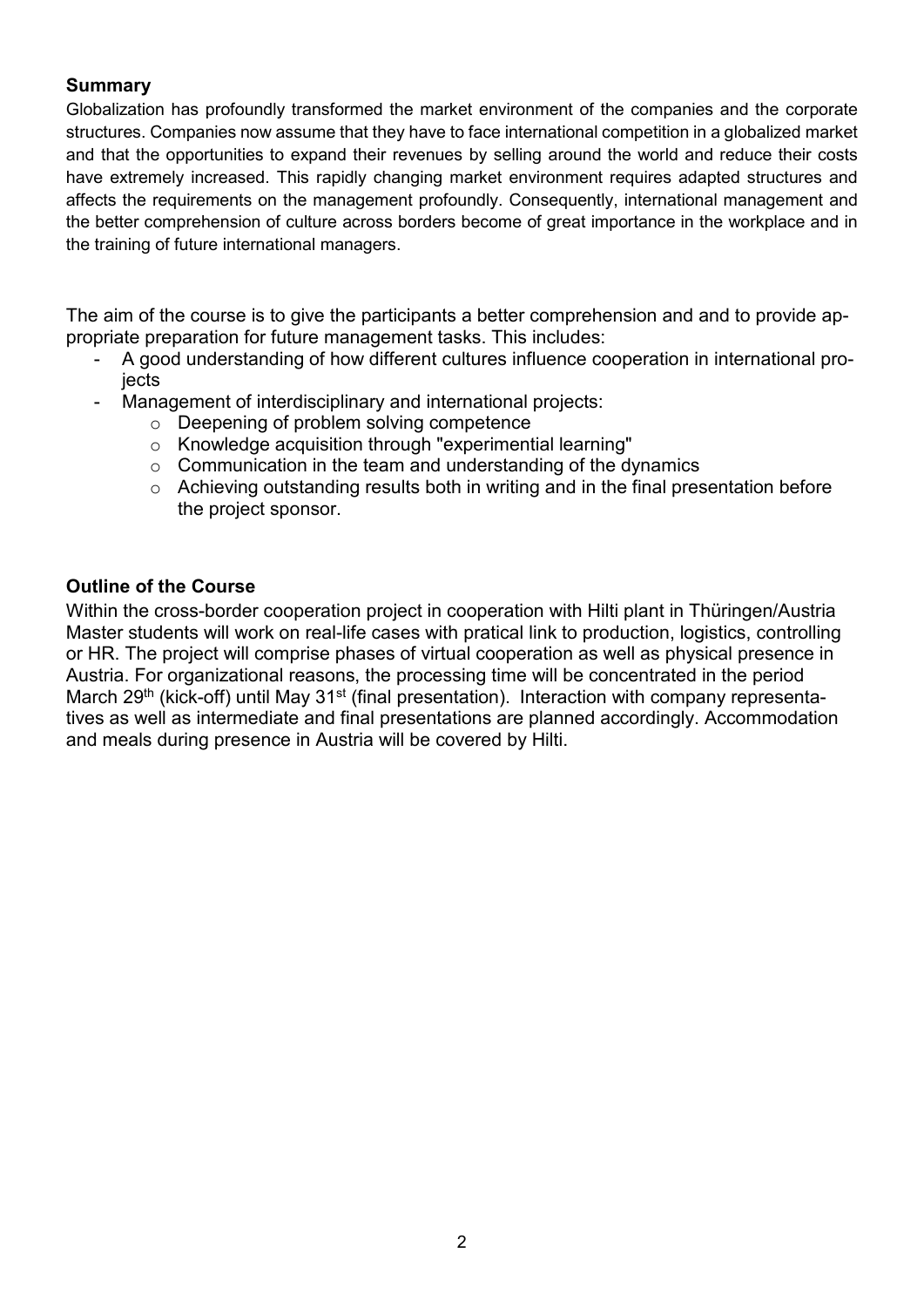# **Course Intended Learning Outcomes and their Contribution to Program Intended Learning Outcomes / Program Goals**

| <b>Program Intended Learning Outcomes</b> |                                                                                                                                                         | <b>Course Intended Learning Outcomes</b>                                            |  |
|-------------------------------------------|---------------------------------------------------------------------------------------------------------------------------------------------------------|-------------------------------------------------------------------------------------|--|
|                                           | After completion of the program the stu-<br>dents will be able                                                                                          | After completion of the course the students will be able                            |  |
| $\mathbf 1$                               | Responsible leadership in organizational contexts                                                                                                       |                                                                                     |  |
| $\overline{2}$                            | Creative problem solving skills in a complex business environment                                                                                       |                                                                                     |  |
| 2.1                                       | to recognize and define problems as well as<br>assess their importance.                                                                                 | to narrow down topics in the context of real business tasks.                        |  |
| 2.2                                       | to analyse complex in-company and inter-<br>company problems and challenges from differ-<br>ent perspectives and/or within an international<br>context. | to provide problem analysis in the context of real business tasks.                  |  |
| 2.3                                       | to independently develop creative solutions<br>to complex in-company and inter-company<br>problems and challenges.                                      | to develop and handle problem solutions for real business tasks.                    |  |
| 2.4                                       | to clarify successfully complex problems and                                                                                                            | to present results / of the targeted problem solution to company                    |  |
|                                           | solutions to both experts and laymen.                                                                                                                   | representatives as part of the final presentation.                                  |  |
| 3                                         | Creative problem solving skills in a complex business environment                                                                                       |                                                                                     |  |
| $\overline{\mathbf{4}}$                   | Interdisciplinary and integrative work                                                                                                                  |                                                                                     |  |
| 4 1                                       | to apply their expert knowledge in the engi-<br>neering and business field and to provide inte-<br>grated solutions to complex tasks.                   | to demonstrate expert knowledge in both areas.                                      |  |
| 4.2                                       | to apply the methods of project management<br>and to successfully organize, conduct and<br>manage projects.                                             | to apply project management methods in an international project<br>team.            |  |
| 4.3                                       | to develop and assess alternative solutions<br>taking diverse disciplines into account and ap-<br>ply them to integrated comprehensive solu-<br>tions.  | to work explicitly on interdisciplinary and integrative solution alter-<br>natives. |  |

The module co tributes to program goals in various fields:

- Students will apply management principles and foster their leadership skills in culturally complex environments
- Students are able to analyse complex in-company and inter-company problems and challenges from different perspectives and/or within an international context.
- Students will improve their ability to use scientific research methods during the course of the project. Students are proficient in the methods of project management and are successfully able to organize, conduct and manage projects
- Students will apply interdisciplinary knowledge from engineering and management in order to develop creative solutions to complex in-company and inter-company problems and present their achieved results/problem solution within the framework of the final presentation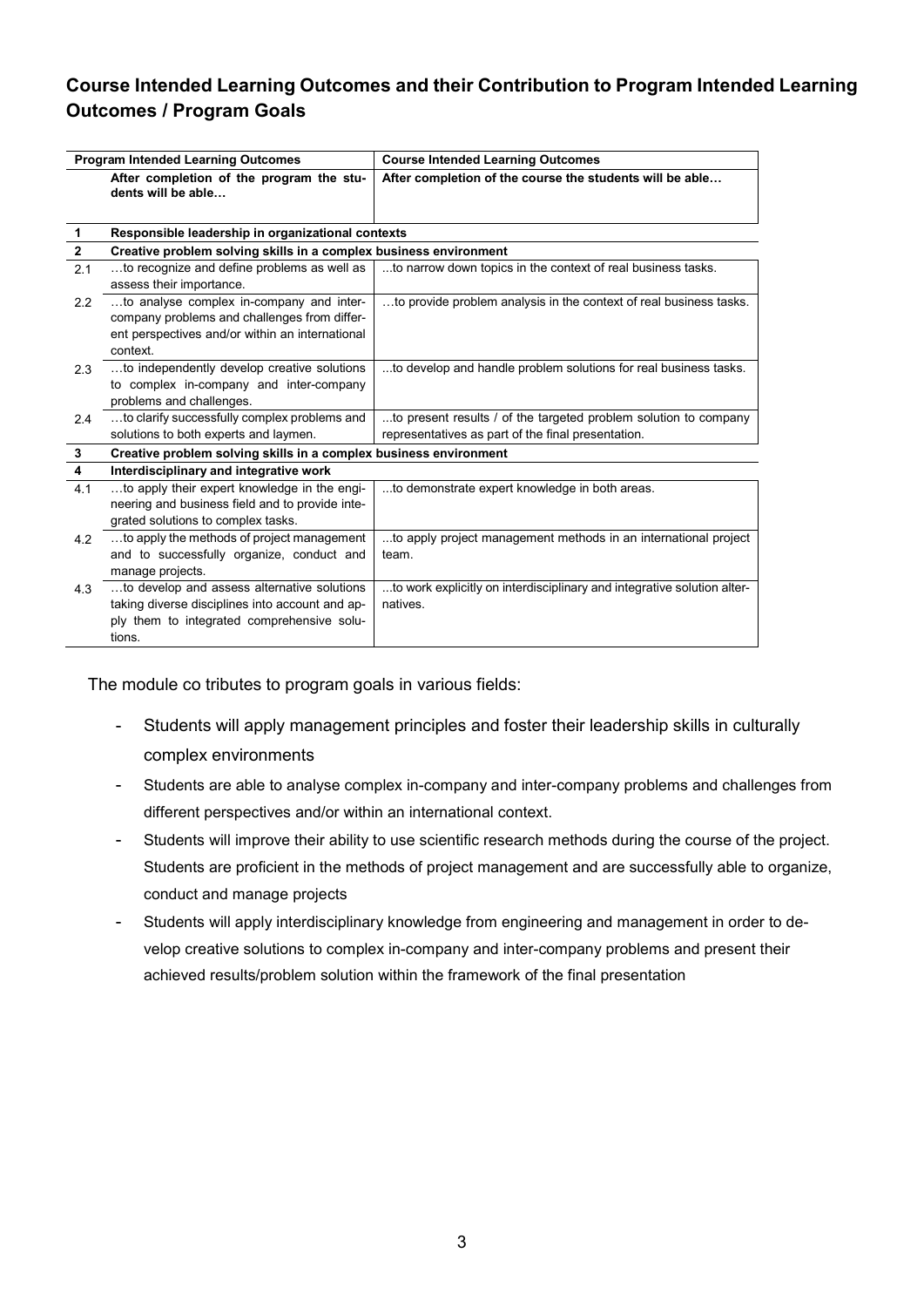# **Teaching and Learning Approach**

*This course is unique in as much as:*

- *It deals with inspiring real-life cases with a vast variety of topics to choose from*
- *It includes intensive exposure to other cultures (national culture in Austria as well as a specific corp. culture)*
- *It includes virtual collaboration (1st phase) as well as physical presence (2nd phase) and work on-site in Austria.*
- *Student projects are assisted by a Hilti-manager and each project is individually supervised and supported by the professor*

## Grading:

Grading will be based on three presentations

- 30 % intermediate presentation
- 30% presentation at the end of the presence week
- 40% final presentation

Refined grading criteria will be disclosed in the course of the project work .

- 'Sehr gut' represents exceptional work, far above average.
- 'Gut' represents good work, above average.
- 'Befriedigend' represents average work.
- 'Ausreichend' represents below average work with considerable shortcomings.
- And 'mangelhaft' is just exceptional work in the wrong direction or with unacceptable shortcomings.

## **Schedule**

N/A

## **Code of Conduct for Students**

Please:

- Read the syllabus
- Be prepared for every lesson
- Be fair and show respect to your fellow students
- Actively contribute to the workshops of your fellow students
- Come to the course on time and do not leave early
- Respect different cultural-influenced thinking and working of Austrian counterparts adapt to a new working atmosphere
- Be professional in co-operation with an international enterprise
- Be flexible, because working in a multinational environment is an organizational and personal challenge for all members

[Link to the Code of Conduct for online Teaching](https://e-campus.hs-pforzheim.de/business_pf/digital_learning_tools_links)